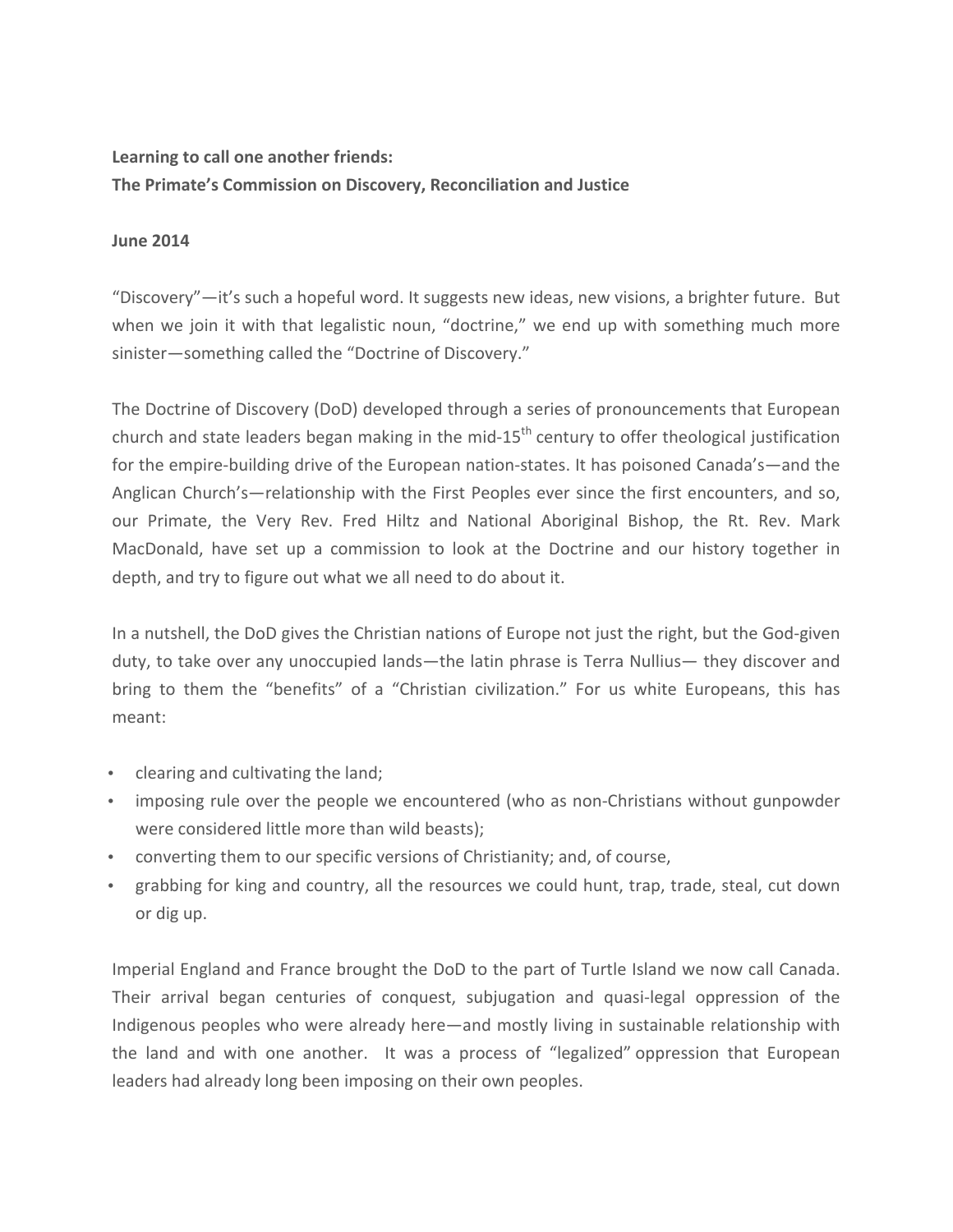This oppression has changed faces over the years and in different places. But it continues even today, in subtler forms. The DoD is still being cited in legal decisions.

The Anglican Church of Canada is a child of the Doctrine of Discovery. We grew out of our parent Church of England, and we promoted the DoD in almost everything we did, but particularly through our eager, century-long support for the Indian Residential School system. In many ways, our faith and the DoD were mutually inclusive.

Thankfully, the church is changing, slowly. We stopped running the residential schools in 1969, we apologized for our role in them in 1993, and since 1991, we have been actively working towards healing and right relations. In 2010, General Synod renounced the Doctrine of Discovery as "fundamentally opposed to the Gospel of Jesus Christ and our understanding of the inherent rights that individuals and peoples have received from God"—in other words, as unchristian.

The 2010 Synod also committed the church to a major program of study on how the DoD has influenced Anglican attitudes and actions over four and a half centuries—since there's no point renouncing a thing if you don't know what it means.

Home » News Features » Learning to call one another friends: The Primate's Commission on Discovery, Reconciliation and Justice

Learning to call one another friends: The Primate's Commission on Discovery, Reconciliation **and Justice**

BY GENERAL SYNOD COMMUNICATIONS ON JUNE 9, 2014 | EDIT

• •

> *At General Synod 2013 Archbishop Fred Hiltz, Primate of the Anglican Church of Canada, announced his intention to form a commission on Discovery, Reconciliation and Justice. Members of the commission were recently named and had their first meeting. What follows is an account of their time together so far written by Commission member John Bird. To find out more, please visit the Commission's webpage.*

> "Discovery"—it's such a hopeful word. It suggests new ideas, new visions, a brighter future. But when we join it with that legalistic noun, "doctrine," we end up with something much more sinister—something called the "Doctrine of Discovery."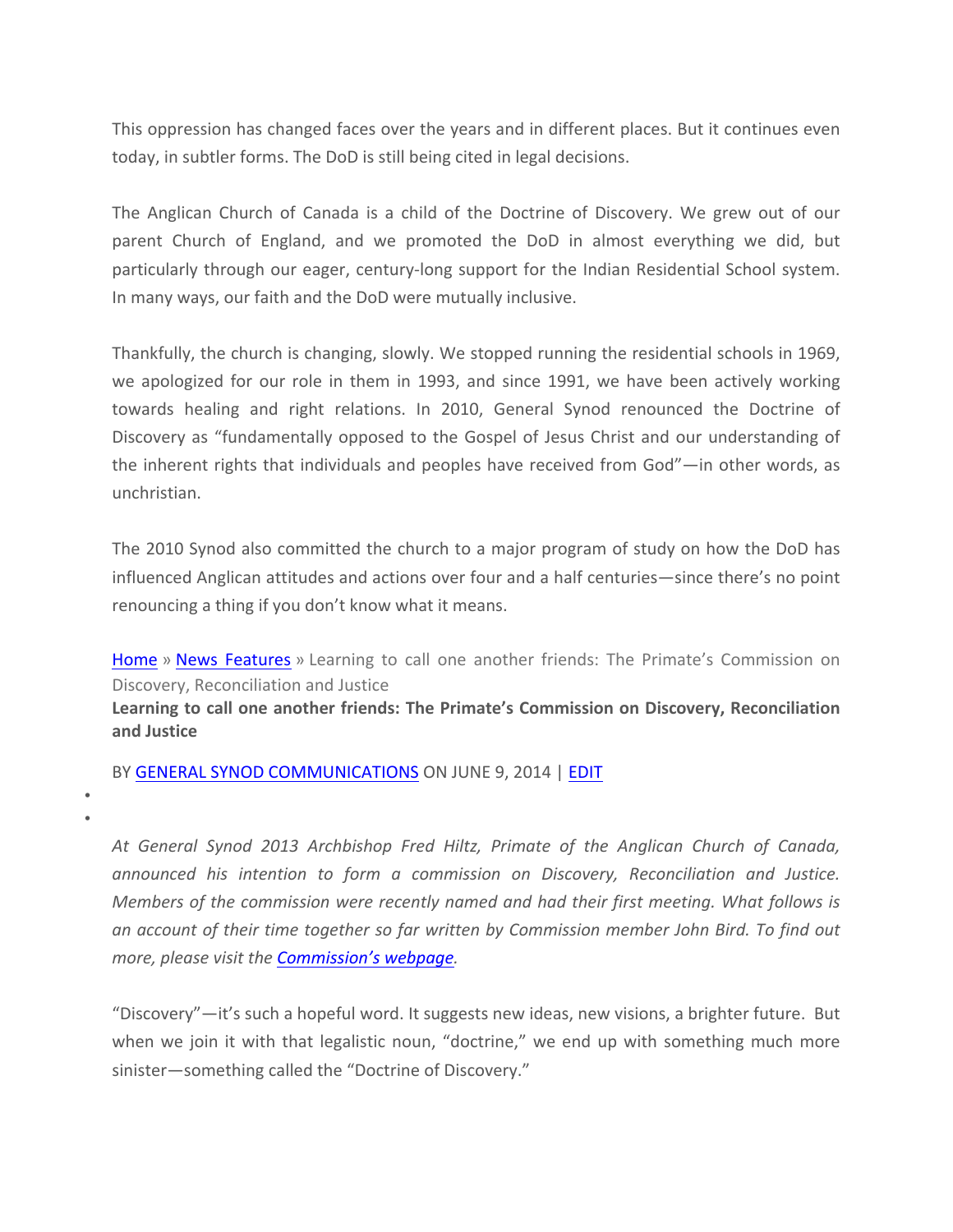The Doctrine of Discovery (DoD) developed through a series of pronouncements that European church and state leaders began making in the mid-15<sup>th</sup> century to offer theological justification for the empire-building drive of the European nation-states. It has poisoned Canada's—and the Anglican Church's—relationship with the First Peoples ever since the first encounters, and so, our Primate, the Very Rev. Fred Hiltz and National Aboriginal Bishop, the Rt. Rev. Mark MacDonald, have set up a commission to look at the Doctrine and our history together in depth, and try to figure out what we all need to do about it.

In a nutshell, the DoD gives the Christian nations of Europe not just the right, but the God-given duty, to take over any unoccupied lands—the latin phrase is Terra Nullius— they discover and bring to them the "benefits" of a "Christian civilization." For us white Europeans, this has meant:

- clearing and cultivating the land;
- imposing rule over the people we encountered (who as non-Christians without gunpowder were considered little more than wild beasts);
- converting them to our specific versions of Christianity; and, of course,
- grabbing for king and country, all the resources we could hunt, trap, trade, steal, cut down or dig up.

Imperial England and France brought the DoD to the part of Turtle Island we now call Canada. Their arrival began centuries of conquest, subjugation and quasi-legal oppression of the Indigenous peoples who were already here—and mostly living in sustainable relationship with the land and with one another. It was a process of "legalized" oppression that European leaders had already long been imposing on their own peoples.

This oppression has changed faces over the years and in different places. But it continues even today, in subtler forms. The DoD is still being cited in legal decisions.

The Anglican Church of Canada is a child of the Doctrine of Discovery. We grew out of our parent Church of England, and we promoted the DoD in almost everything we did, but particularly through our eager, century-long support for the Indian Residential School system. In many ways, our faith and the DoD were mutually inclusive.

Thankfully, the church is changing, slowly. We stopped running the residential schools in 1969, we apologized for our role in them in 1993, and since 1991, we have been actively working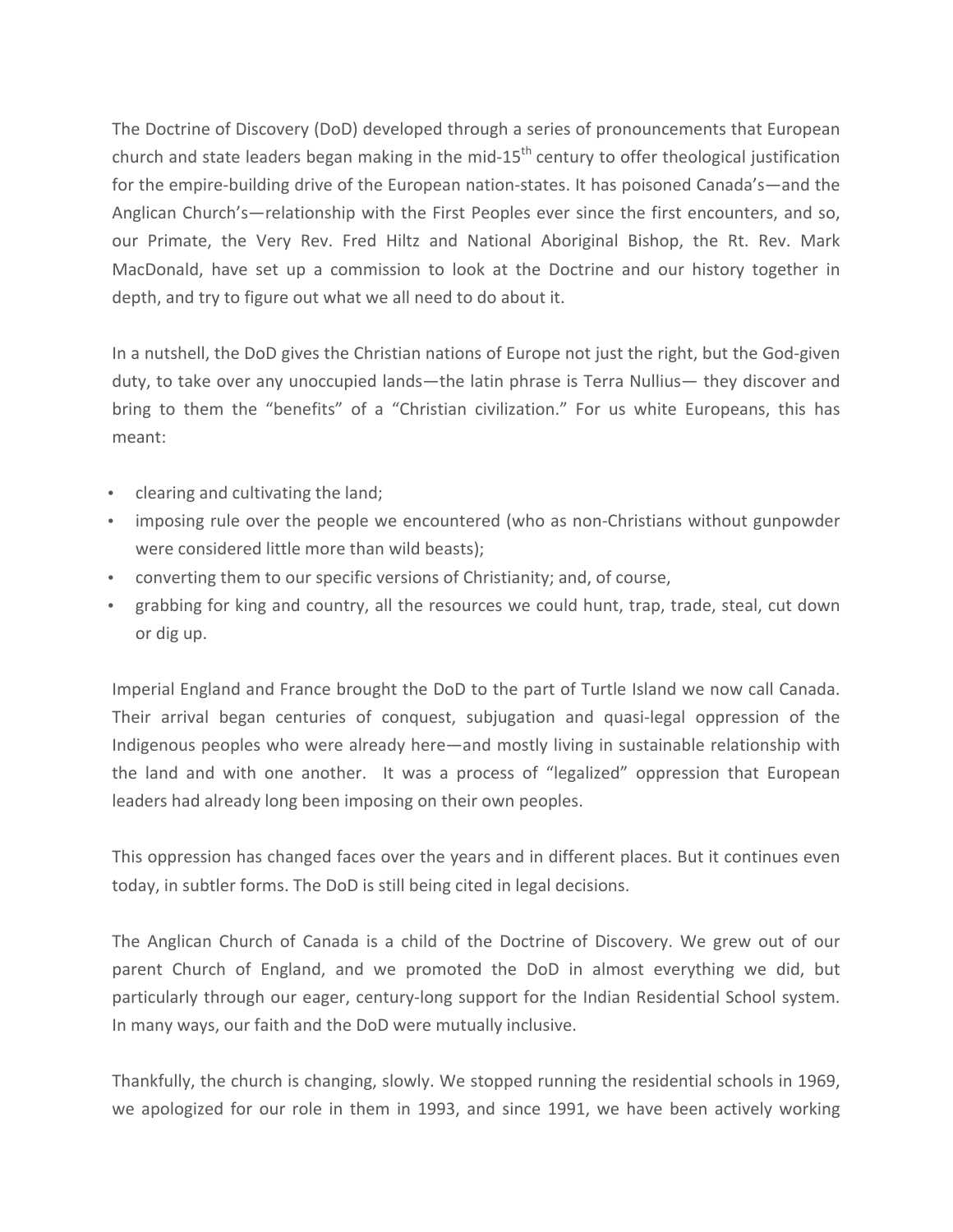towards healing and right relations. In 2010, General Synod renounced the Doctrine of Discovery as "fundamentally opposed to the Gospel of Jesus Christ and our understanding of the inherent rights that individuals and peoples have received from God"—in other words, as unchristian.

The 2010 Synod also committed the church to a major program of study on how the DoD has influenced Anglican attitudes and actions over four and a half centuries—since there's no point renouncing a thing if you don't know what it means.

Which brings us back to the Primate's Commission on Discovery, Reconciliation and Justice. Established this year, the Commission held its first meeting in Toronto in April. Membership is balanced by gender, as well as between Indigenous and non-Indigenous folks. I am fortunate enough to be able to sit on this commission with some wonderfully wise and spiritual people (seehttp://www.anglican.ca/primate/communications/commission-on-discovery-reconciliationjustice/biographical-info/ for biographical details).

For me, our first meeting together was a holy time, fed by prayer, worship and circle reflection on the Gospel. I couldn't shake the feeling all weekend that we had been called together for a sacred purpose. It is a great privilege—and responsibility—to have been invited into this group.

After opening worship and gospel reflections on our first morning together, Archbishop Hiltz shared his hopes for the Commission, namely that it will provide leadership to the church:

- 1. in learning how our humanity continues to be distorted by the DoD, and how we can work together to dismantle it and overcome its effects;
- 2. in continuing and strengthening our struggle for true justice for Indigenous peoples, both within and outside the church, and for reconciliation among all our peoples.

During our first afternoon together, Bishop MacDonald and Indigenous Ministries Coordinator, the Rev. Canon Ginny Doctor, took us through our first serious reflection on how the DoD continues to affect us. The bishop described the Doctrine as "five hundred years of thought that became a choking reality. Wherever you see a denial of Indigenous rights, that is the Doctrine of Discovery in action. If the church tries to destroy an Indigenous culture, that's the Doctrine of Discovery."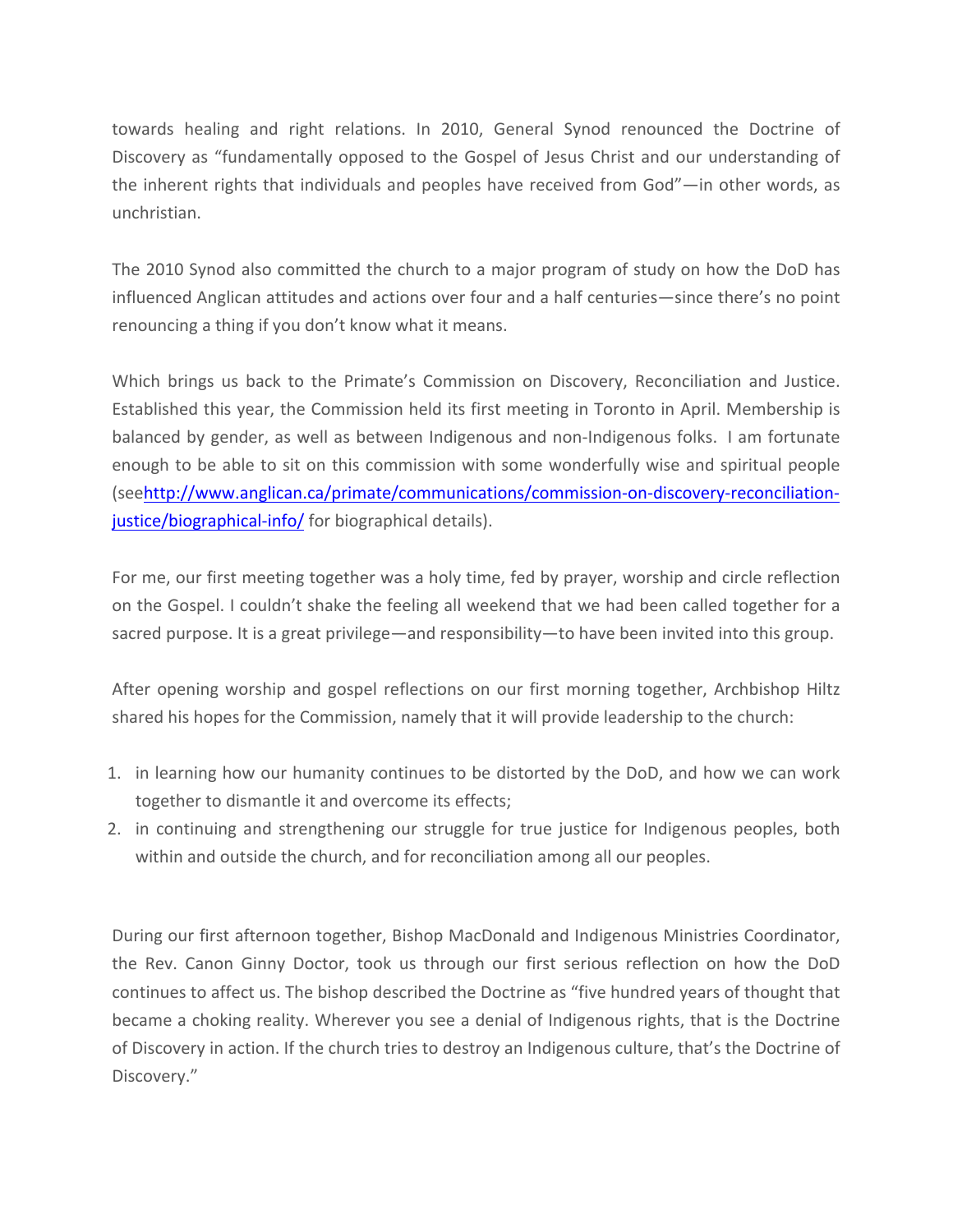Indigenous peoples have also internalized the Doctrine, said the bishop. "We have become complicit in our own oppression." The good news is that "a weight lifts off you as you finally come to understand that you have been colonized."

Canon Doctor then took us through an experiential process to identify and sit with the knowledge of all we have lost to the DoD, either as Indigenous peoples or as settlers.

Sadly, the Indigenous members of the commission found it all too easy to fill pages of flip-chart paper delineating their ongoing losses. It was a heavy moment to see them all listed, including: land (food and livelihood); language (ceremony); symbols (drum, rattle pipe, four medicines); identity (self-esteem); families (communities, relationships); stories (teachings, oral traditions); free will and power (freedom of movement); hope; humanity, dignity, innocence (childhood); spirituality (traditional teachers, Indigenous theology).

The result is clear: poverty (economic and spiritual); the ongoing, intergenerational cycle of abuse and family violence (physical and emotional); violence against women and children; high rates of suicide; substance abuse and related tragedies; disease (diabetes, heart disease, etc.); gangs and high incarceration rates; mental illness; and passivity and despair.

And although settlers gained wealth, land and power, all at the expense of Indigenous neighbours, those supposed gains have come at great cost to our own humanity. We suffer from: a colonizer mentality; an internalized sense of white superiority, racism and stereotypes that separate us from one another; a stratified society where only some are powerful and wealthy and the rest live in a climate of fear and scarcity. Moreover, we can only carry on this injustice by denying reality and blaming those we have victimized. Or as Jesus so pointedly said: "What good is it if someone gains the whole world but loses his soul?" (Matthew 16: 26, NIRV)

On our second day together, we began to understand just how pervasive—and yet hard to discern—the effects of the DoD remain, when we recognized that even the name and nature of our group, "the Primate's Commission," is a reflection of the Doctrine. Although the Primate and the National Aboriginal Bishop had agreed together on the need for, and composition of, the commission, under current church structure, it is still the privilege of the primate (elected by an overwhelming majority of settler church people from one of their own) to actually form the commission.